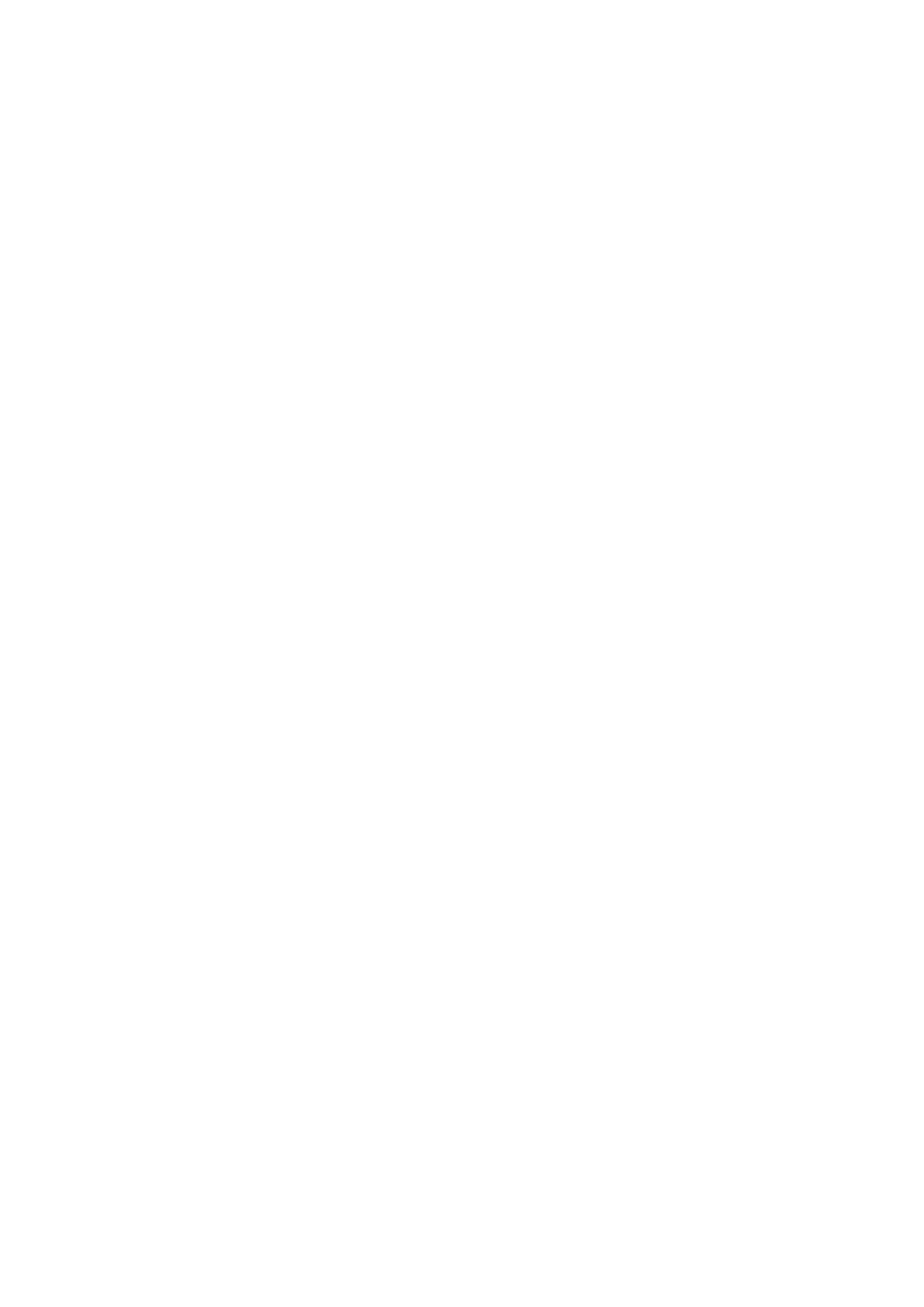*I certify that this PUBLIC BILL, which originated in the LEGISLATIVE COUNCIL, has finally passed the LEGISLATIVE COUNCIL and the LEGISLATIVE ASSEMBLY of NEW SOUTH WALES.*

*Legislative Council 2012* *Clerk of the Parliaments*



New South Wales

## **Road Transport (General) Amendment (Private Car Parks) Bill 2012**

Act No , 2012

An Act to amend the *Road Transport (General) Act 2005* in relation to disclosure of information by Roads and Maritime Services in connection with the recovery of private car park fees.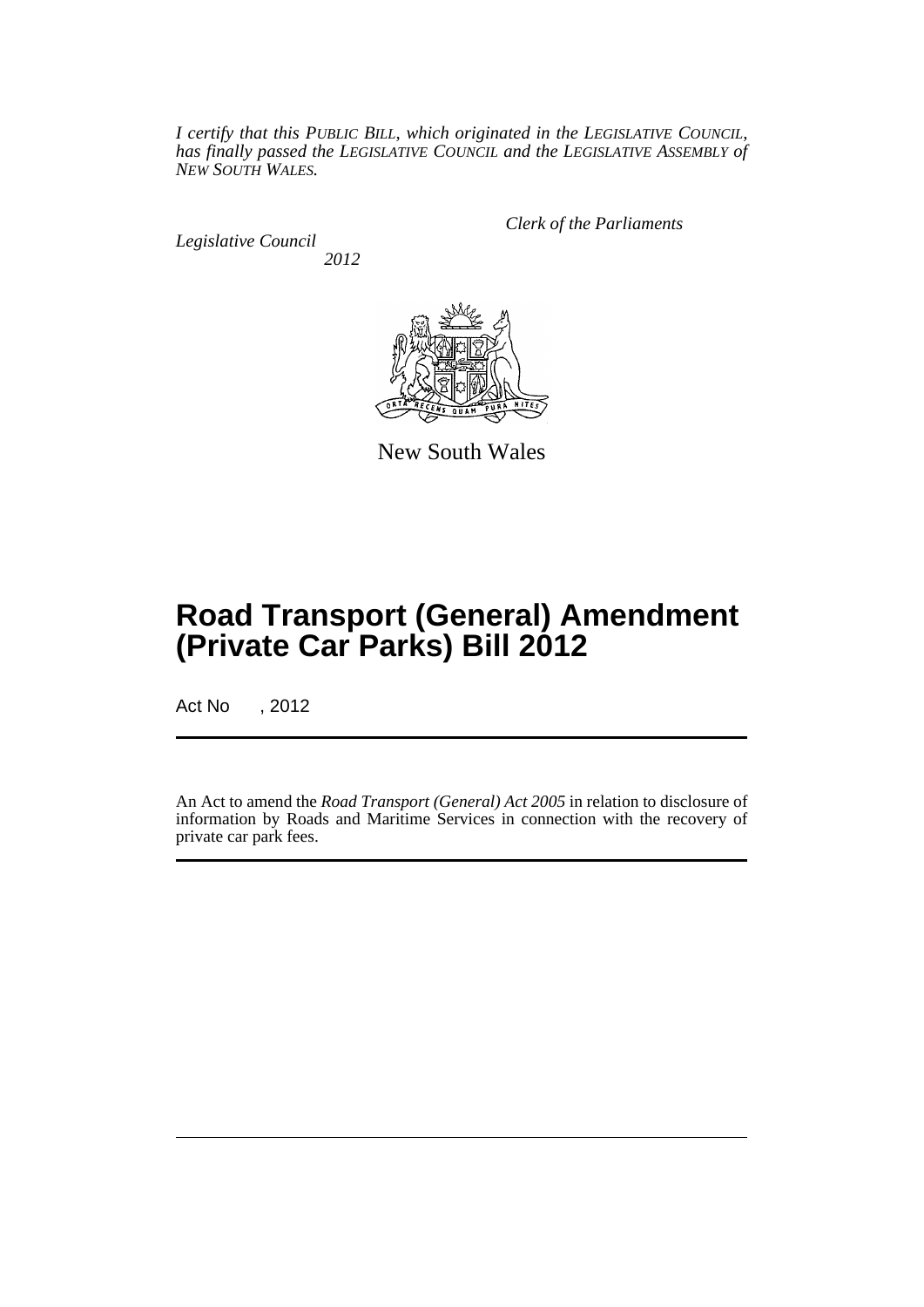### <span id="page-3-0"></span>**The Legislature of New South Wales enacts:**

#### **1 Name of Act**

This Act is the *Road Transport (General) Amendment (Private Car Parks) Act 2012*.

### <span id="page-3-1"></span>**2 Commencement**

This Act commences on the date of assent to this Act.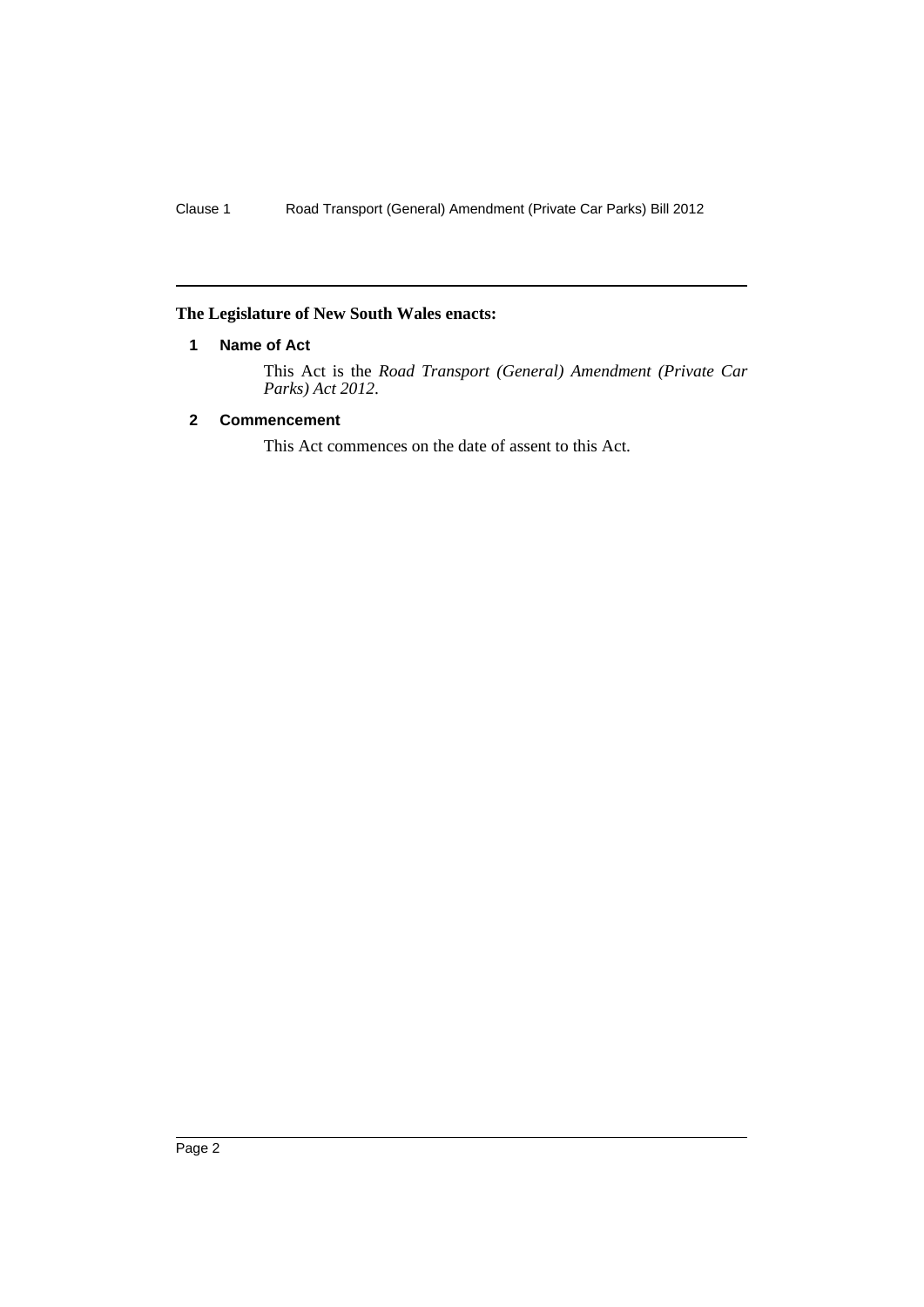Road Transport (General) Amendment (Private Car Parks) Bill 2012

Amendment of Road Transport (General) Act 2005 No 11 Schedule 1

## <span id="page-4-0"></span>**Schedule 1 Amendment of Road Transport (General) Act 2005 No 11**

#### **[1] Section 244B**

Insert after section 244A:

#### **244B Preliminary discovery of information for recovery of private car park fees**

- (1) The Authority cannot be required by preliminary discovery to disclose any information about a registrable vehicle or the registered operator of a registrable vehicle (including information contained in a relevant register) if the preliminary discovery is for the purpose of the recovery of private car park fees.
- (2) Preliminary discovery is considered to be for the purpose of the recovery of private car park fees if the preliminary discovery is in connection with ascertaining the identity or whereabouts of a person for the purpose of commencing proceedings against the person for the recovery of private car park fees or is otherwise in connection with the commencement of proceedings for the recovery of private car park fees.
- (3) In this section:

*preliminary discovery* means an order under Part 5 of the *Uniform Civil Procedure Rules 2005* or any requirement imposed for a similar purpose by or under any other Act, rule or law.

*private car park fee* means any amount alleged to be payable under the terms and conditions of a contract, arrangement or understanding in relation to the use of a car park (such as an amount payable for the use of the car park and including an amount payable for breaching any such terms and conditions), but not including an amount alleged to be payable under the terms and conditions of a contract that is in writing and signed by the relevant parties.

*registered operator* and *registrable vehicle* have the same meanings as in the *Road Transport (Vehicle Registration) Act 1997*.

*relevant register* means a register maintained by the Authority under any Act.